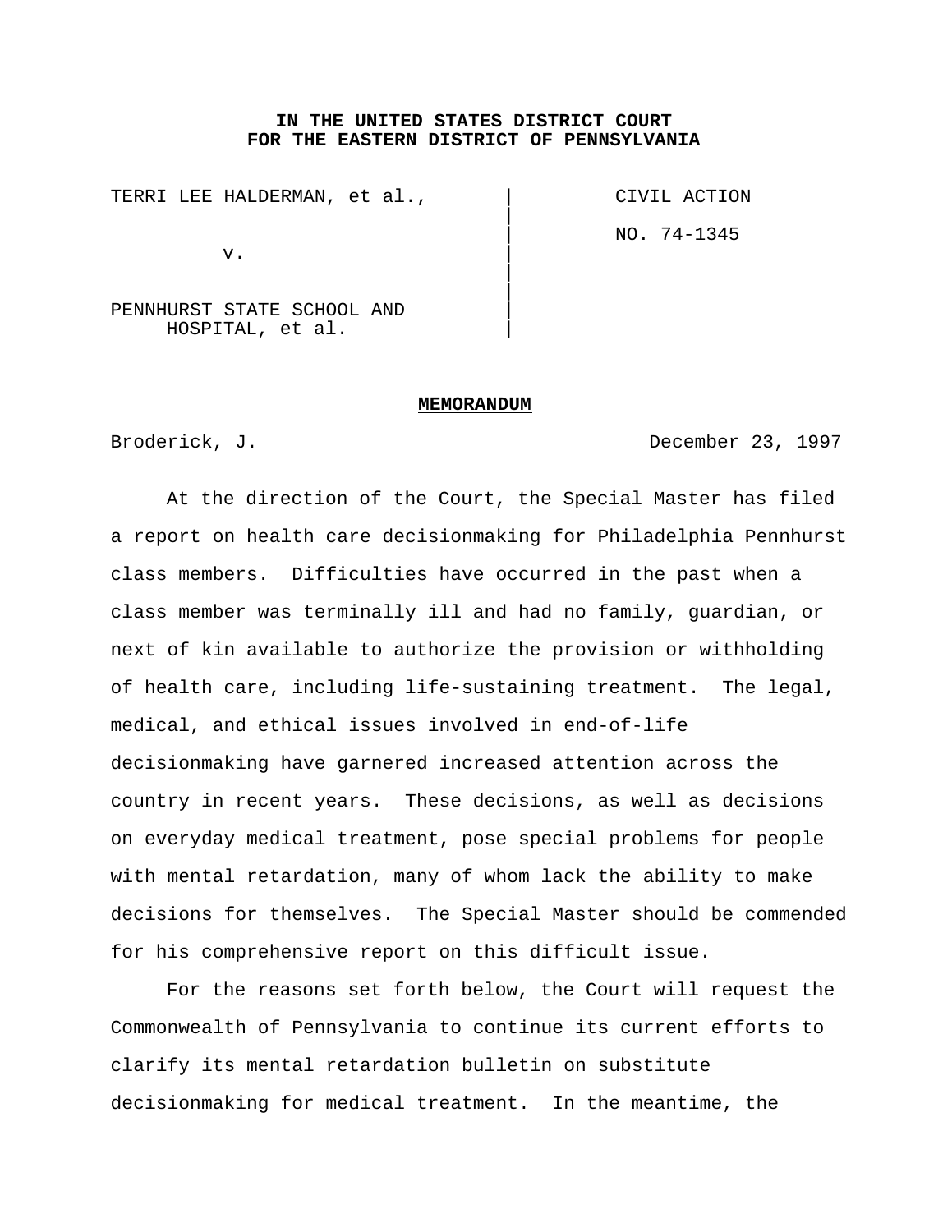Commonwealth of Pennsylvania and Philadelphia County should identify each Philadelphia Pennhurst class member who is capable of making his or her own health care decisions. These individuals should be advised of currently available resources to assist them with everyday health care decisions and should be provided with the opportunity to make advance directives, such as executing a declaration in the nature of a living will and naming a surrogate decisionmaker. Finally, as part of the annual IHP/ISP planning process of each Philadelphia Pennhurst class member who has not made an advance directive, or sooner if necessary, the Commonwealth of Pennsylvania and Philadelphia County shall require the interdisciplinary team to designate an involved family member or other individual, as set forth below, pgs. 19-20, to authorize end-of-life decisions.

### **I. BACKGROUND**

On March 25, 1996, counsel for the Halderman plaintiffs filed a motion for a preliminary injunction. Although this motion cited the circumstances of a particular class member, the relief sought was designed to remedy an alleged systemic issue in relation to health care decisionmaking for Pennhurst class members. Specifically, the plaintiffs requested the Court

to grant a Preliminary Injunction requiring: the Commonwealth and Philadelphia Defendants to immediately develop and implement a policy regarding "Do Not Resuscitate Orders" (DNR Orders) and the roles, if any, of the IHP, case managers and Interdisciplinary Teams in such medical decision-making for class members, and to present such a policy within ten (10) days to the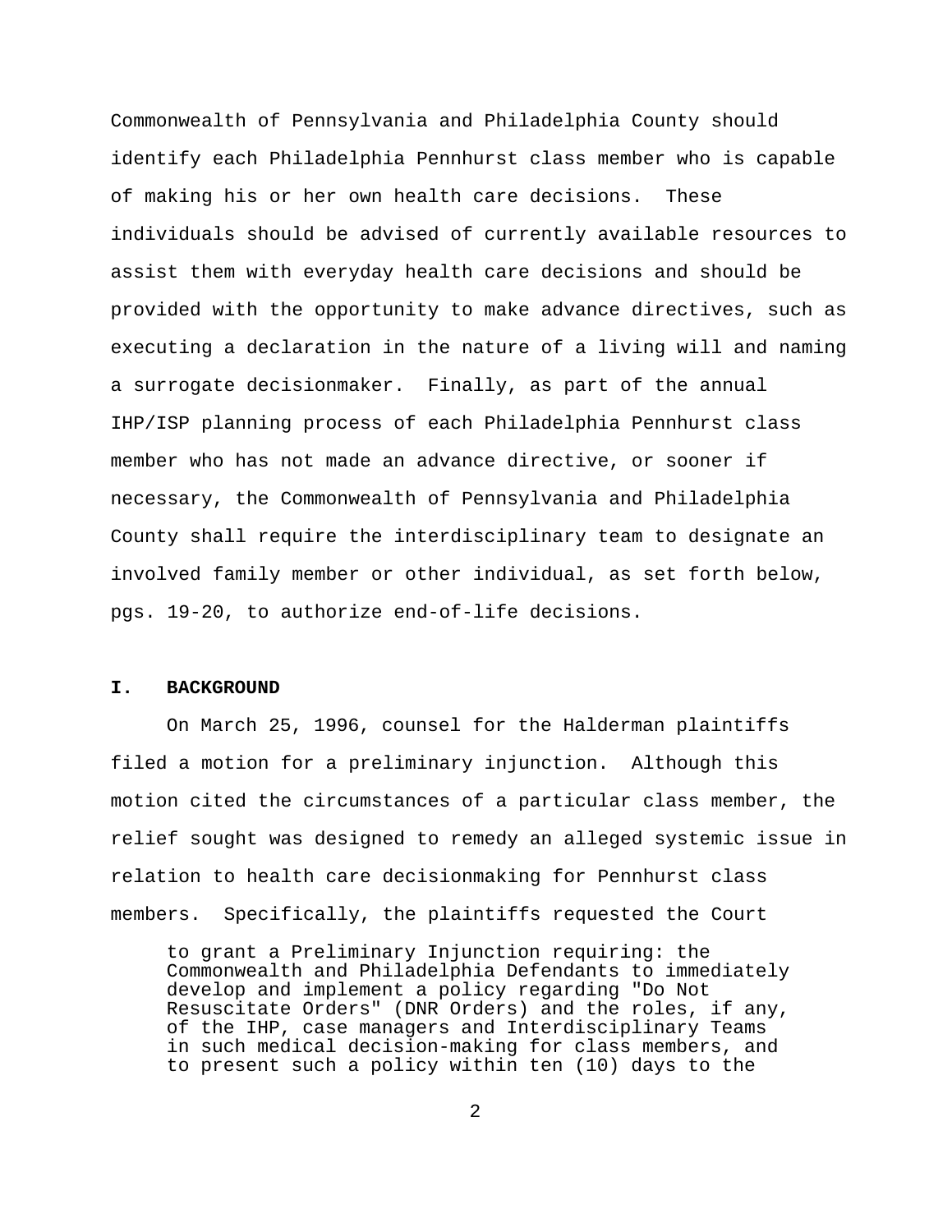Special Master for review and approval. A Preliminary Injunction is also requested to require said Defendants to provide education to Class Members and their families and guardians on the issues surrounding DNR Orders, and to initiate that effort within thirty (30) days. It is also requested that Defendants be required to ensure that their contractor provider agencies notify Defendants of any consideration or proposals for use of DNR Orders in advance of the entry of such orders.

Plaintiffs' Motion for Preliminary Injunction and Memorandum , March 25, 1996, at 6.

On April 10, 1996, defendant Commonwealth of Pennsylvania filed an answer opposing the plaintiffs' motion. In addition to addressing the allegations regarding the specific class member's situation, the Commonwealth also indicated that,

questions concerning termination of life-sustaining treatment are left to individual class members and their next of kin, or in the absence of next of kin, to a court appointed guardian ad litem. Case managers and the interdisciplinary team ('IDT') have no authority to make such decisions for class members. Representatives of the County and Commonwealth have been meeting to develop policies to address issues concerning advance directives (i.e. voluntary declarations governing the initiation, continuation, withholding or withdrawal of life-sustaining treatment) and health care decisionmaking. In September, 1995, the County's Morbidity & Mortality Committee circulated a questionnaire on advance directives to the provider community. Beginning in February, 1996, an ad-hoc Health Care Decision Making Work Group has been meeting. The long term goals of the Group are to develop policies and procedures on the use of advance directives.

Commonwealth Defendants' Answer in Opposition to Halderman

Plaintiffs' Motion for a Preliminary Injunction Regarding DNR

Orders, April 10, 1996, at 1 and 2.

Defendant Philadelphia County also opposed the plaintiffs'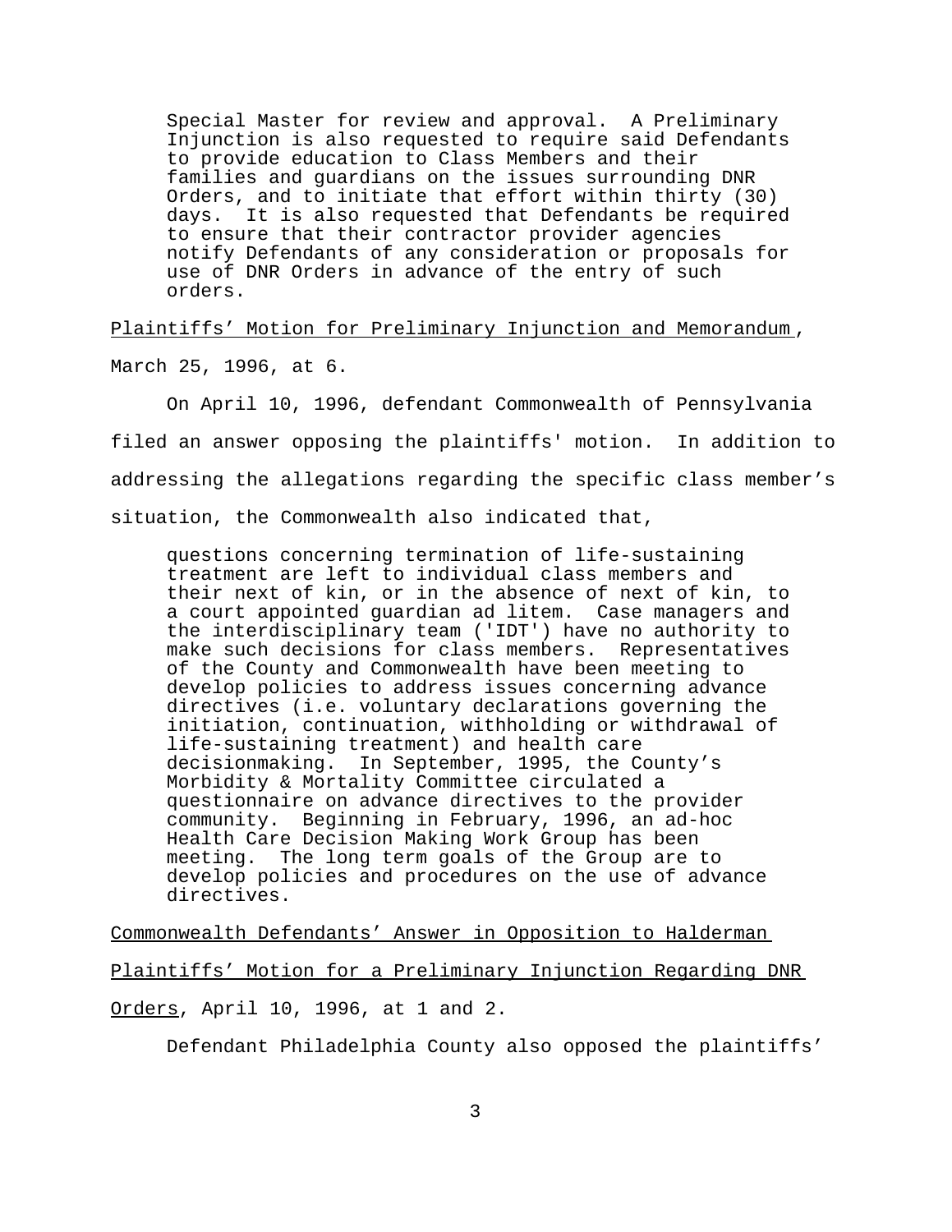motion. The County incorporated the Commonwealth's response and emphasized that the Commonwealth and County were working on the development of a policy regarding health care decisionmaking for persons with mental retardation who are not capable of making their own health care decisions.

Throughout the summer and fall of 1996, the Special Master raised the issue of health care decisionmaking at meetings with the parties to this action. The defendants believed that regulatory and/or legislative reform might be necessary but that such reform was unlikely to occur in the near future. After consultation with the Special Master, the Court issued an order on February 11, 1997 directing the Special Master to prepare a report and recommendations concerning a proposed process for health care decisionmaking for Pennhurst class members. This Order also dismissed the plaintiffs' March 25, 1996 motion without prejudice.

During the spring and summer of 1997, the Special Master and Maria Laurence, Senior Research Analyst with the Office of the Special Master, conducted a comprehensive review of health care decisionmaking for Philadelphia Pennhurst class members. The Special Master submitted a draft copy of his report to the parties for comment. After receiving comments from all of the parties, the Special Master submitted his final report to the Court on September 3, 1997.

In late September, 1997, counsel for the plaintiffs filed a response to the Special Master's report urging that the Special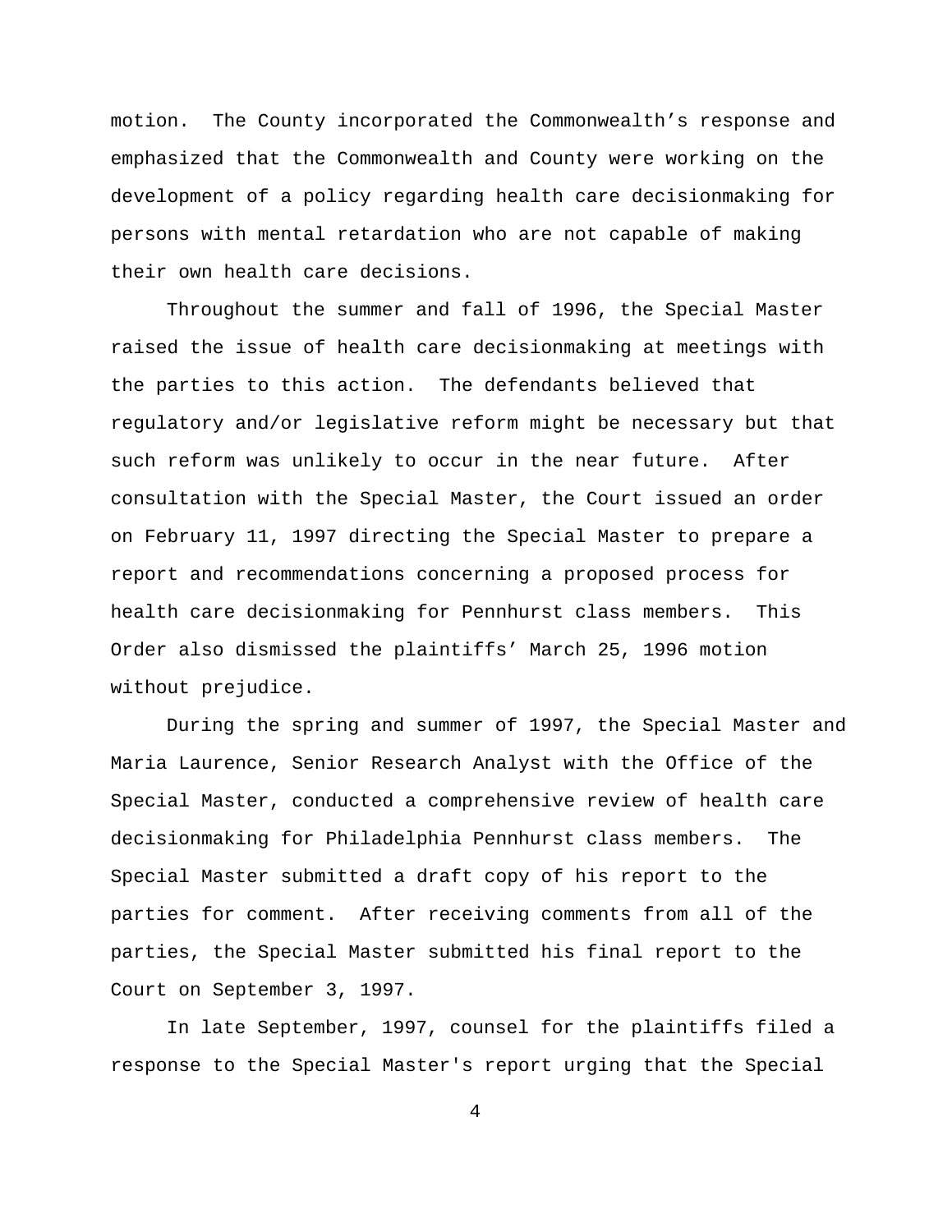Master's recommendations be adopted. The Commonwealth of Pennsylvania and Philadelphia County filed comments agreeing that state policy on substitute health care decisionmaking for persons with mental retardation needed to be further developed, but opposing the Special Master's specific recommendations.

### **II. SPECIAL MASTER'S FINDINGS AND RECOMMENDATIONS**

The Special Master's report addresses surrogate health care decisionmaking in connection with elective medical procedures and end-of-life treatment for Philadelphia members of the Pennhurst class. Many class members are capable of making their own health care decisions. However, class members who are not capable of making such decisions sometimes face delays in receiving timely and effective medical treatment. In addition, there are currently no organized mechanisms or procedures to ensure that class members who can make their own health care decisions have made advance directives to guide decisions during end-of-life care, such as executing a declaration in the nature of a living will and designating a surrogate decisionmaker. There are also no guidelines on end-of-life decisionmaking for class members who are not capable of making advance directives and do not have actively involved family members to authorize treatment. The Court will review each of the Special Master's findings and recommendations.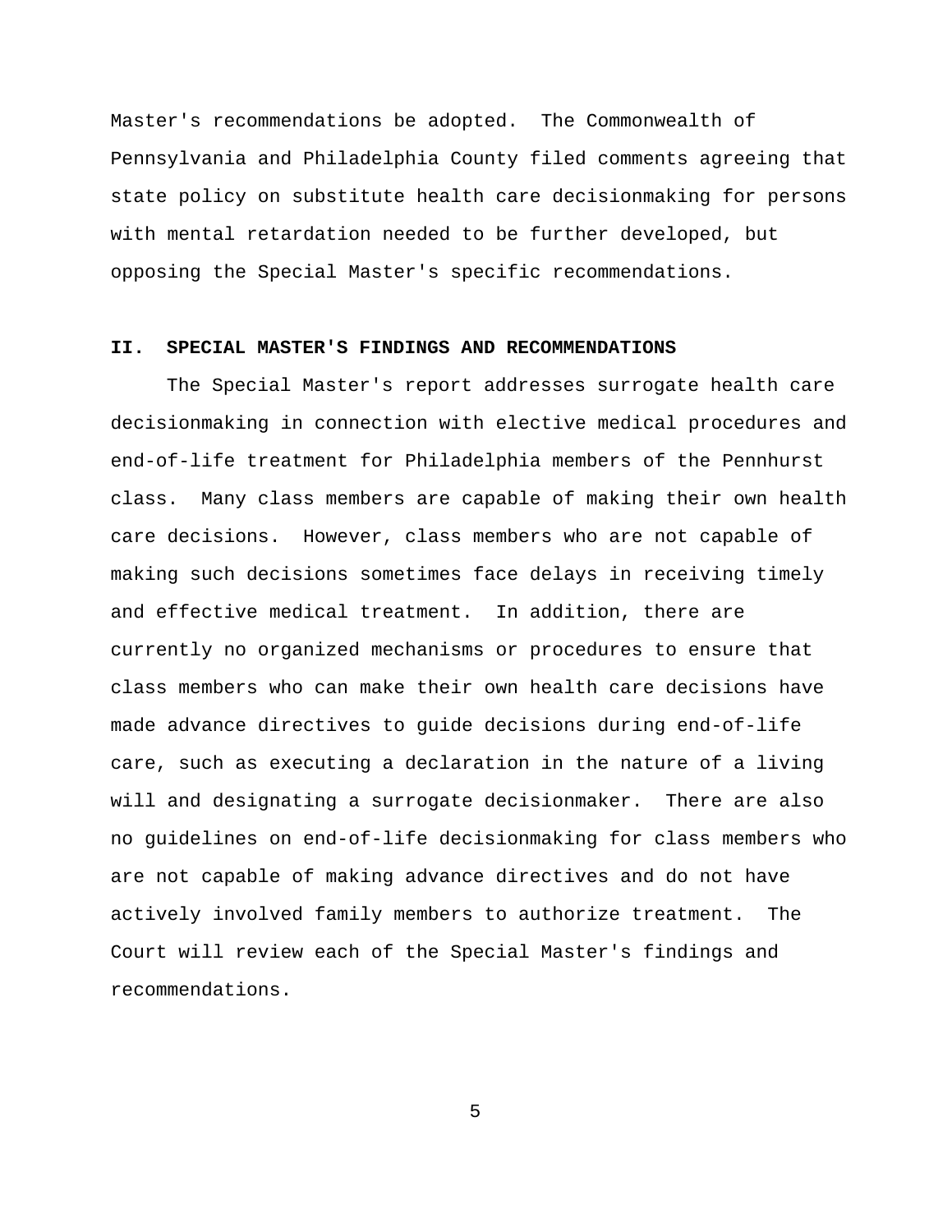## A. Special Master's Findings on Decisionmaking for Elective Medical Treatment

The Special Master reports that decisions on elective health care for Philadelphia Pennhurst class members are generally made by the class member, by the class member's family, or by the director of the facility where the class member resides.

Class members who are capable of making their own medical decisions often do so. The Special Master reports that, although health care providers generally respect these decisions, providers will sometimes question a class member's judgment because of his or her diagnosis of mental retardation. In addition, the Special Master reports that more class members could make their own health care decisions if they were offered the types of supports available to individuals without mental retardation, such as resources or organizations which explain medical terms in easy to understand language.

Many class members who are not capable of making their own health care decisions are fortunate enough to have close family members to authorize treatment for them. The Special Master reports that health care providers usually respect surrogate decisions by family members, although some family members have chosen to be appointed as guardians to ensure that their decisions are honored. The active involvement of family members provides the best support for class members who cannot make their own decisions. However, the Special Master reports that some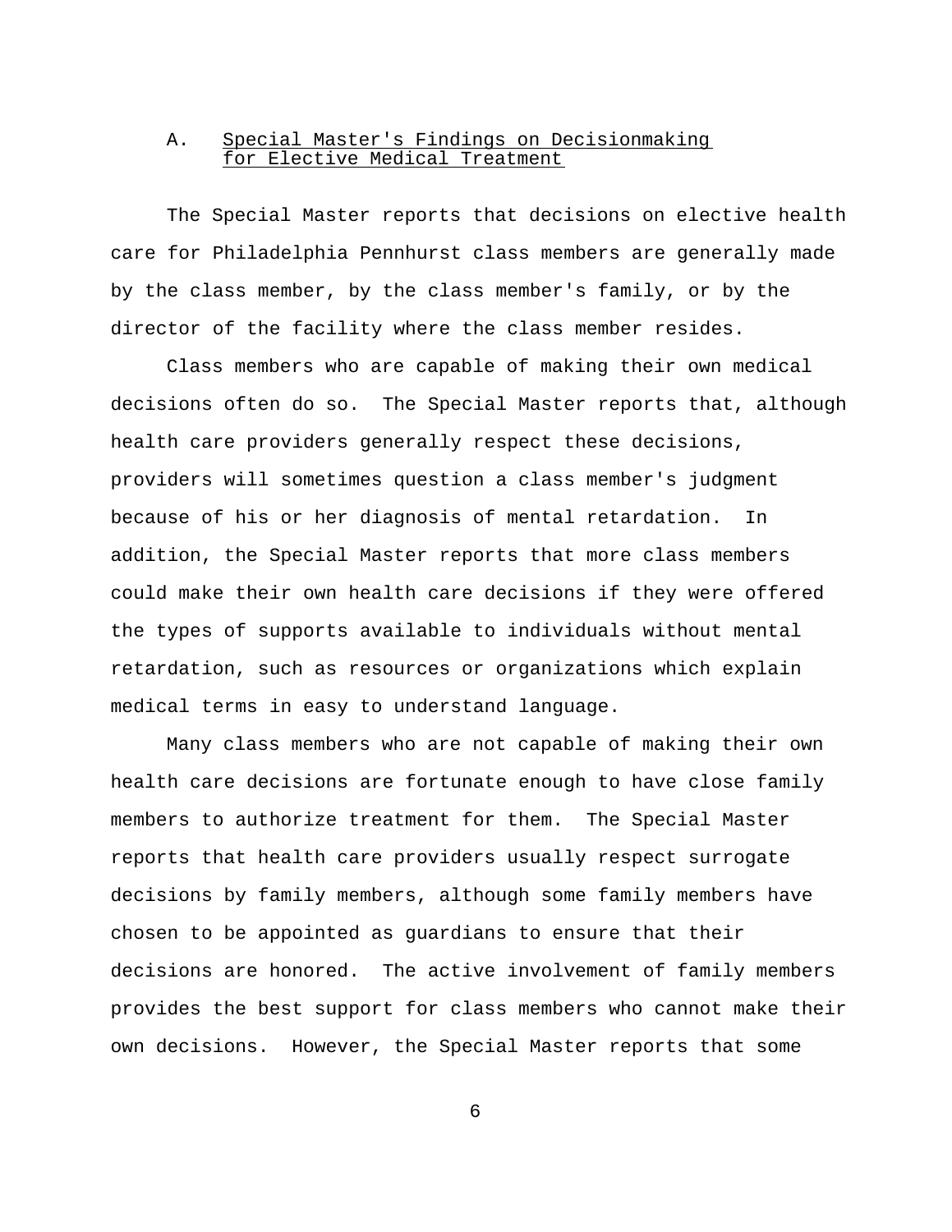families are concerned about what will happen when they are no longer available to make decisions for their loved ones.

Moreover, some class members have no family members or other authorized individuals to act on their behalf. For these class members, Pennsylvania law permits the director of the facility where persons with mental retardation reside to authorize medical treatment in limited situations. Section 417 of the Mental Health and Mental Retardation Act of 1966 provides:

The director of any facility may in his discretion by and with the advice of two physicians not employed by the facility, determine when elective surgery should be performed upon any mentally disabled person admitted or committed to such facility where such person does not have a living parent, spouse, issue, next of kin or legal guardian as fully and to the same effect as if said director had been appointed guardian and had applied to and received the approval of an appropriate court therefor.

50 P.S. § 4417(c) (Purdon's 1969). This law is supplemented by a Commonwealth advisory on decisionmaking for persons with mental retardation, entitled "Mental Retardation Bulletin #00-90-02, Substitute Decision Making for Medical Treatment." Nevertheless, the Special Master reports that medical treatment for Pennhurst class members is sometimes delayed by uncertainty over the interpretation of this state law and policy. The Special Master also reports that directors of facilities will frequently seek advice from additional physicians because of the fear of liability.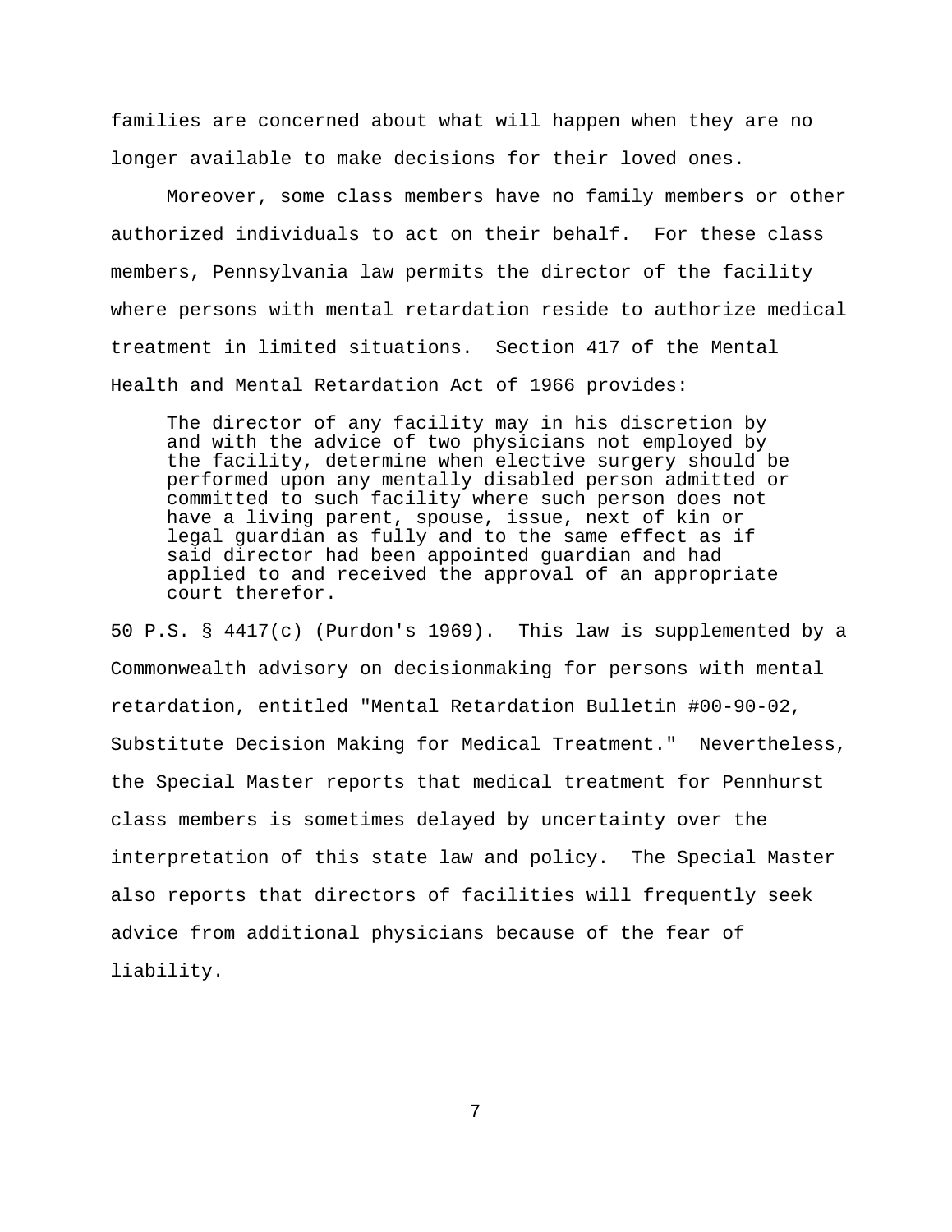# B. Special Master's Findings on Decisionmaking for End-oflife Treatment

The Special Master reports that there are currently no policies or procedures which ensure that Pennhurst class members who are capable of making their own health care decisions have made advance directives for end-of-life decisionmaking. As heretofore stated, the Special Master's report was prompted by the plaintiffs' motion to require the defendants to immediately develop a policy regarding "do not resuscitate" orders. The Commonwealth recognized in response to the plaintiffs' motion that questions concerning termination of life support treatment are currently left to individual class members and their next of kin. In other words, there is currently no policy or mechanism to guide health care providers on end-of-life treatment for Philadelphia members of the Pennhurst class. Decisions are now made on an ad hoc basis for each class member whenever a medical emergency arises.

Class members who are capable of making their own health care decisions may execute advance directives which authorize the provision or withholding of medical treatment and name a surrogate decisionmaker. Under Pennsylvania's Advance Directive for Health Care Act, for example, "an individual of sound mind who is 18 years of age or older ... may execute at any time a declaration governing the initiation, continuation, withholding, or withdrawal of life-sustaining treatment." 20 Pa. C.S.A. §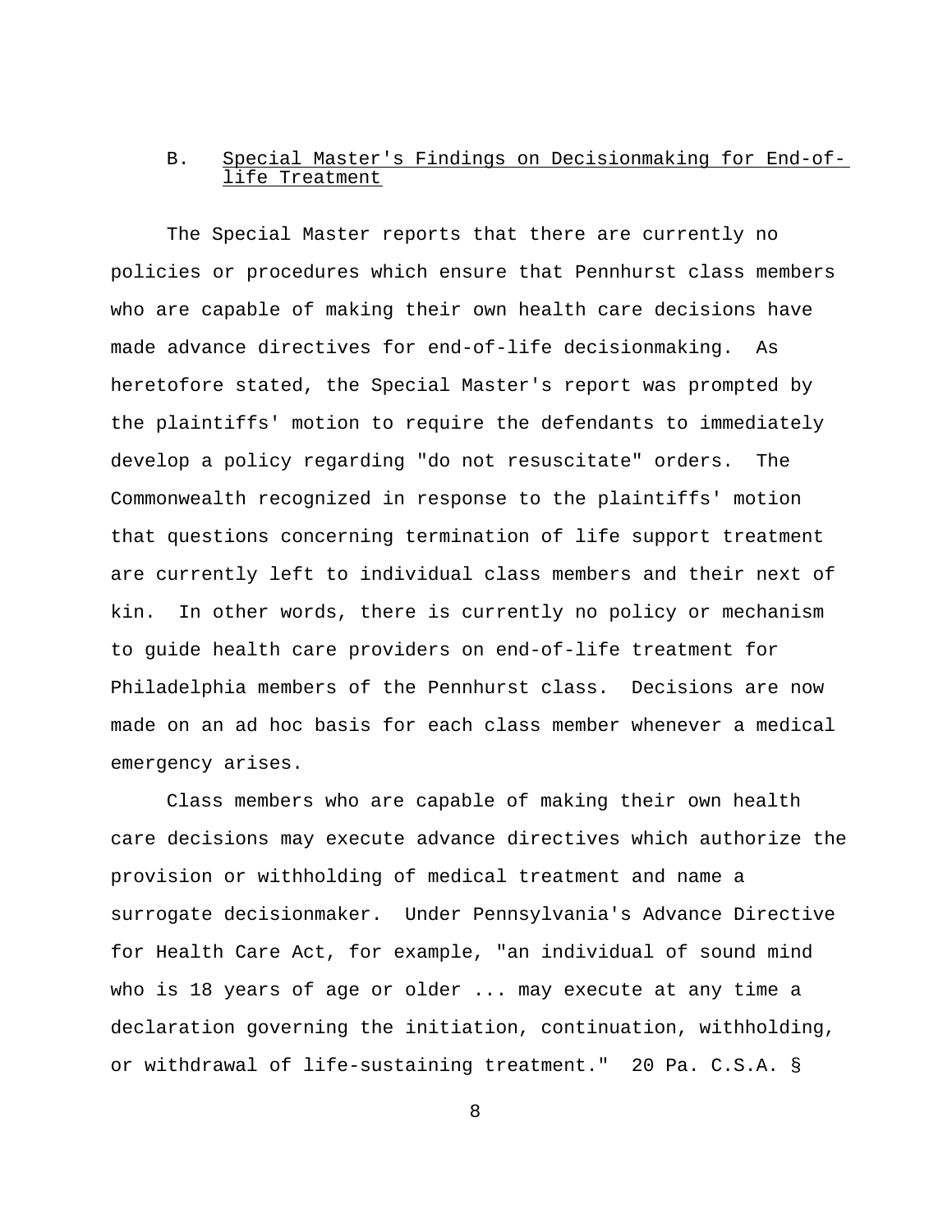5404(a) (Purdon's 1997 Supp.). However, neither the Commonwealth nor the County currently keep track of those class members, if any, who have made advance directives.

Other class members cannot make advance directives because the severity of their mental retardation prevents them from being able to make health care decisions. According to the Special Master, the annual IHP/ISP planning process does not currently include specific recommendations regarding class members' needs for supports in the area of health care decisionmaking.

In the absence of written advance directives, the Special Master reports that health care providers generally seek close family members to authorize end-of-life treatment. This procedure works well for class members who are fortunate to have family members actively involved in their lives. As heretofore stated, the active involvement of family members provides the best support for class members who are not capable of making their own health care decisions. Unfortunately, not every class member enjoys active support from family members, and class members who do are likely to lose those supports as they get older and family members pass away.

The Special Master also reports that several people he interviewed expressed concern that health care professionals rely on family members, no matter how distant, to make medical decisions. Health care providers will generally accept the closest blood relative to authorize end-of-life treatment. Relatives who have had little or no contact with a class member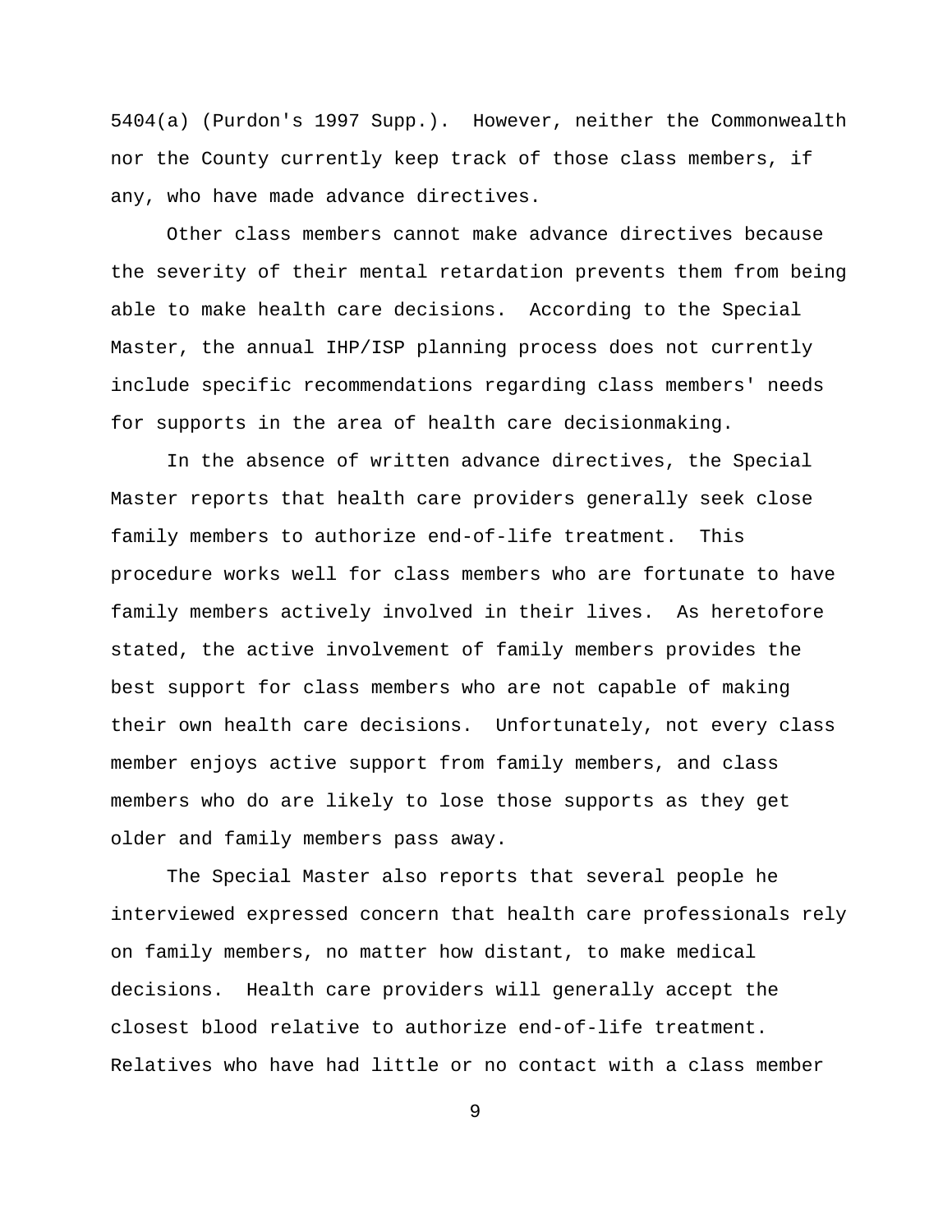for many years cannot offer the same level of support as people on a class member's interdisciplinary team. Interdisciplinary teams generally consist of family members, if available, advocates, social workers, clinicians, the case manager, and staff from the class member's day program and residential facility. These individuals are better situated than distant relatives to oversee end-of-life decisionmaking for class members who cannot make their own health care decisions.

## C. Special Master's Recommendations

The Special Master recommends that Philadelphia Pennhurst class members be provided with support mechanisms to assist them with health care decisions and/or authorize medical treatment. The Special Master's report includes five recommendations:

First, the Special Master recommends that the Commonwealth of Pennsylvania should review and revise its Mental Retardation Bulletin #00-90-02 on substitute decisionmaking for medical treatment. The Special Master also recommends that Philadelphia County develop its own policies and/or guidelines on health care decisionmaking for Philadelphia Pennhurst class members. Any County policies or guidelines should be reviewed by the Commonwealth to ensure that they comply with state law and policy.

Second, the Special Master recommends that Philadelphia County provide training to class members and their interdisciplinary teams on the various supports available for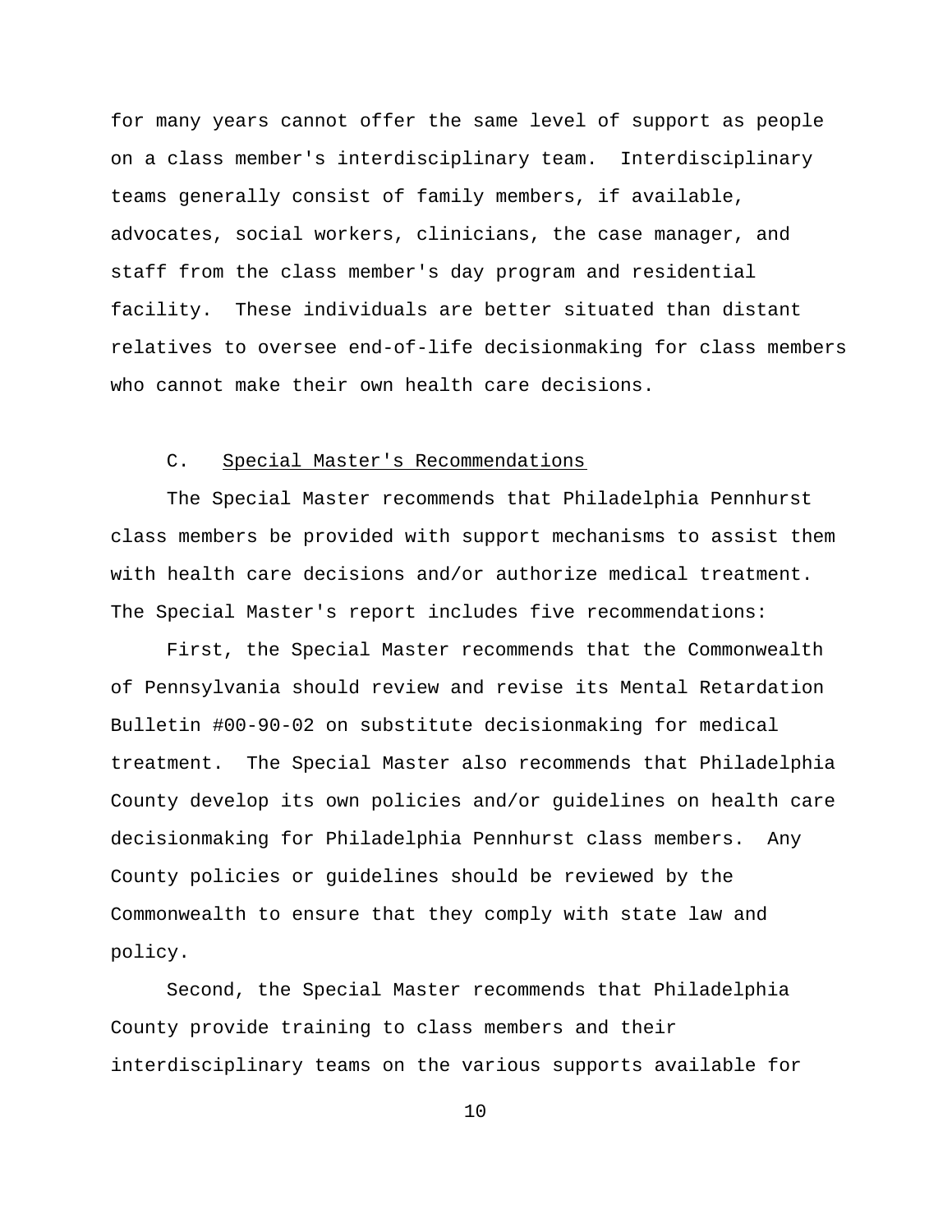health care decisionmaking. The Special Master recommends that "[a]lternatives for both assisting people in decision-making as well as communicating their decisions need to be utilized whenever possible. Teams need to be trained to determine a person's decisionmaking capacity, and then identify and provide the supports the person requires." Special Master's Report, Sept. 3, 1997, at 28.

Third, the Special Master recommends that each class member's team should consider the need for health care decisionmaking supports on an annual basis as part of the IHP/ISP planning process.

Fourth, the Special Master recommends that Philadelphia County immediately identify class members who do not have the ability to make health care decisions for themselves, who do not have involved family members, and who currently have serious medical conditions which might require end-of-life treatment in the immediate future. The Special Master also recommends that the County identify class members who have had trouble receiving medical treatment because of questions about proper authorization. Once these class members are identified, the Special Master recommends that the County enlist surrogate decisionmakers and/or other supports for them as appropriate.

Finally, the Special Master recommends that both the Commonwealth of Pennsylvania and Philadelphia County ensure that each class member has a family member, next of kin, or other authorized individual or group to assist with or authorize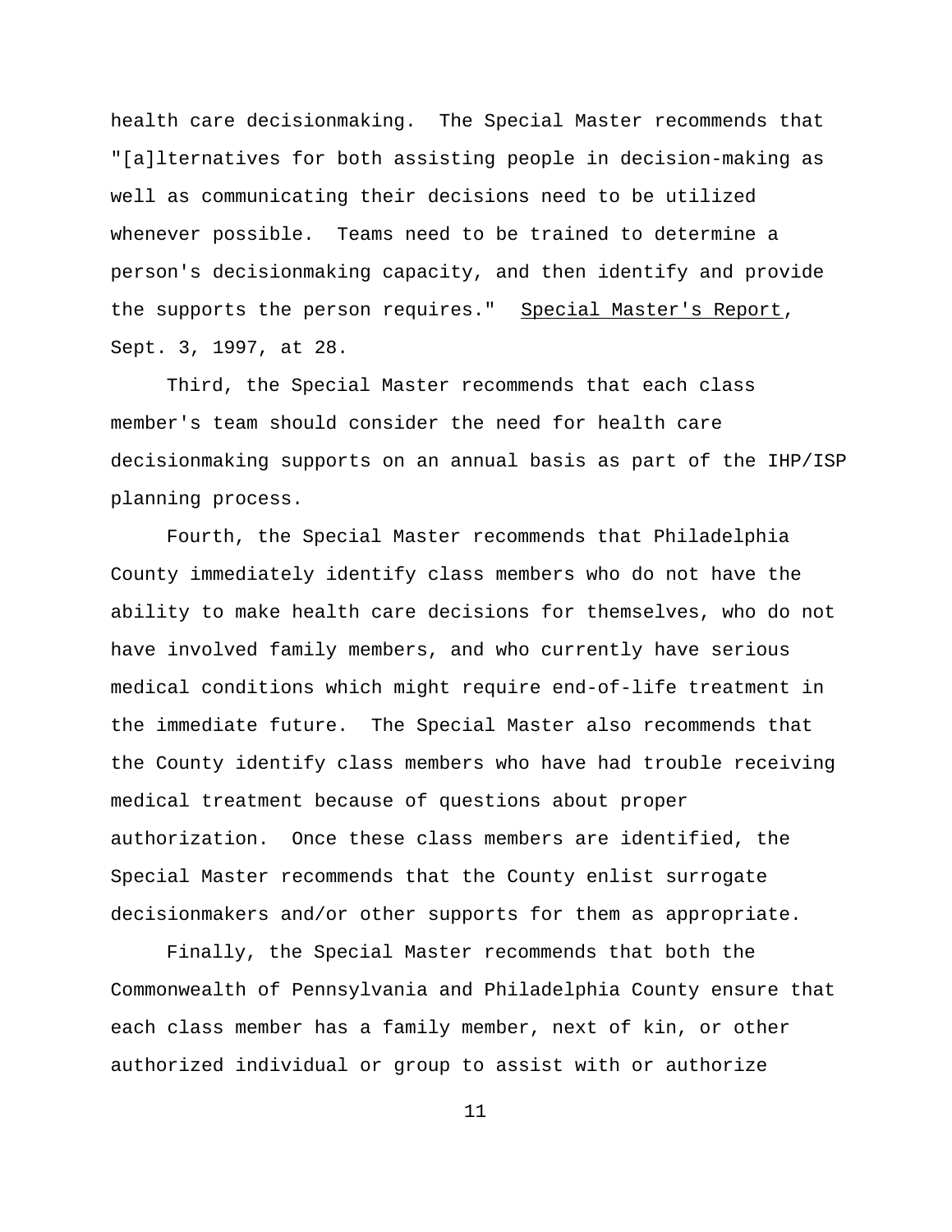medical treatment. Many class members are able to make health care decisions on their own or with limited assistance from others. These class members can authorize their own elective treatment and can make advance directives, such as executing a declaration in the nature of a living will and naming a surrogate decisionmaker for end-of-life care. Other class members, however, are not able to make their own health care decisions. Active family members can serve as surrogate decisionmakers for some class members who fall into this category. For others, the director of the facility where the class member resides can authorize elective treatment with the consent of two independent physicians. However, the Special Master suggests that guardians must be appointed for class members who lack other supports. The Special Master has identified several organizations in Philadelphia and other counties which currently provide guardianship services and could serve as models for a guardianship program for Pennhurst class members.

In concluding his report, the Special Master states: "It can be anticipated that as class members age, the need for surrogate health care decision-making will become more pronounced. There is no need at this time for the Federal Court to become involved in individual health care decision-making for class members. Pennsylvania laws and regulations provide options to address the issues which have been identified. However, these issues need to be addressed in a proactive manner by the defendants." Special Master's Report, Sept. 3, 1997, at 43.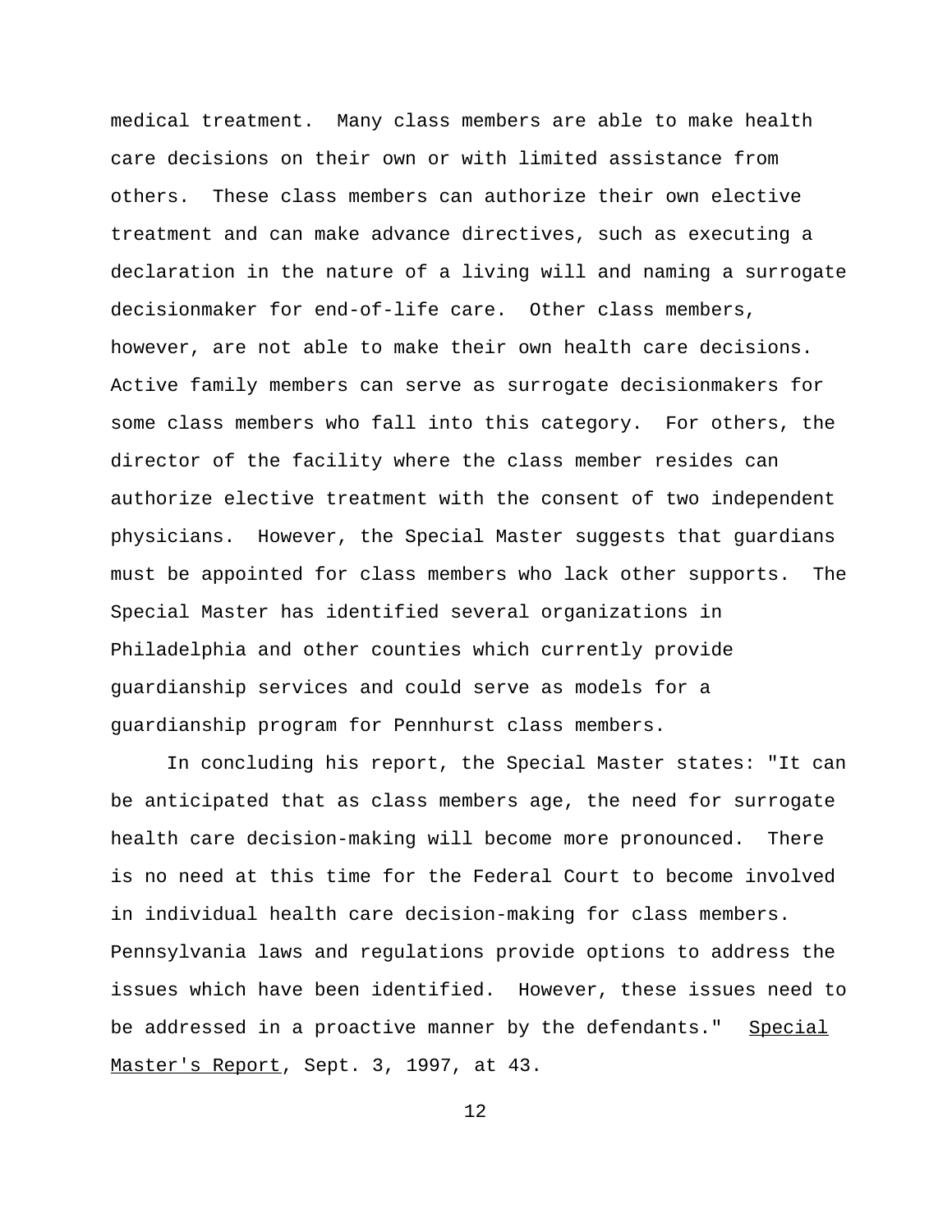### **III. DISCUSSION**

The Special Master's report offers a comprehensive review of health care decisionmaking options for Philadelphia members of the Pennhurst class. The Special Master and his staff should be highly commended for providing the Court with valuable insight into this difficult subject. After thoroughly reviewing the report, the Court agrees that the Commonwealth of Pennsylvania and Philadelphia County should develop clear guidelines on surrogate health care decisionmaking for Philadelphia Pennhurst class members. However, the Court believes that the Commonwealth and County should first make every effort to better utilize the current options available under state law and policy before implementing new requirements.

The Special Master has advised the Court that many Pennhurst class members in Philadelphia County are capable of making their own health care decisions. It is the Court's understanding that these individuals could utilize the health care supports which are currently available to all individuals who can make their own health care decisions, whether or not they are members of the Pennhurst class. Accordingly, the Court will direct the Commonwealth of Pennsylvania and Philadelphia County to identify members of the Philadelphia Pennhurst class who are capable of making their own health care decisions and to take affirmative steps to advise these individuals and members of their interdisciplinary team on any health care decisionmaking supports which are currently available. These efforts should occur as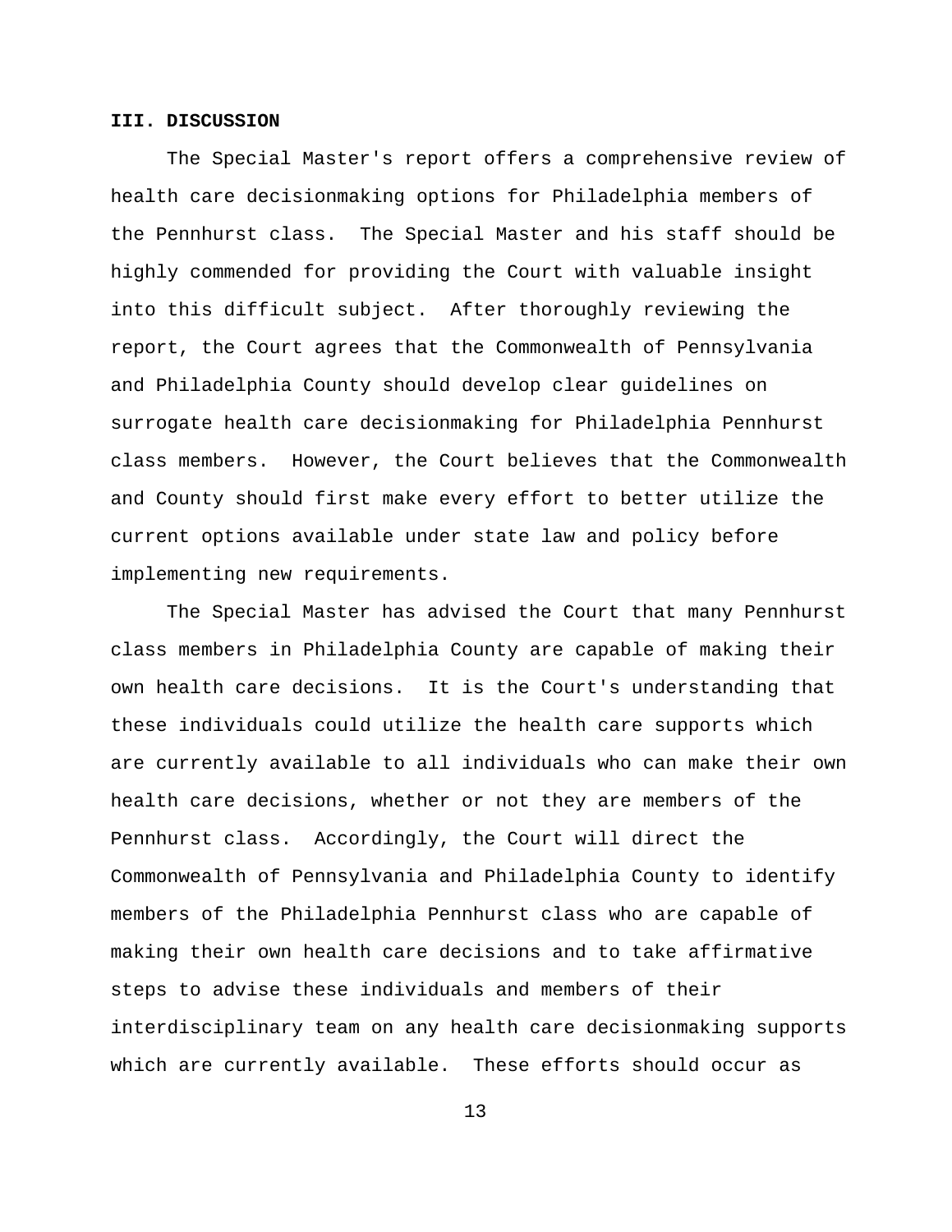part of the annual IHP/ISP planning process mandated by the 1985 Final Settlement Agreement, 610 F. Supp. 1221 (E.D. Pa. 1985).

The Special Master has also reported that more class members could make their own health care decisions if they were offered limited assistance from outside resources, such as persons or organizations who explain medical terms and procedures in easy to understand language. These class members should be given every opportunity to make their own health care decisions. The Commonwealth and County should identify and provide training to these class members and their interdisciplinary teams on any resources which would allow them to make their own health care decisions.

The Court will also direct the Commonwealth of Pennsylvania and Philadelphia County to advise class members who are capable of making their own health care decisions on the use of advance directives for end-of-life decisionmaking. These class members should be provided with every opportunity to make advance directives, such as executing a declaration in the nature of a living will and designating a surrogate decisionmaker in accordance with the Pennsylvania Advance Directive for Health Care Act, 20 Pa. C.S.A. § 5401 et seq. (Purdon's 1997 Supp.), and any other applicable state law. The Commonwealth and the County should provide these class members and their interdisciplinary teams with training on the use of advance directives and other support options currently available for health care decisionmaking.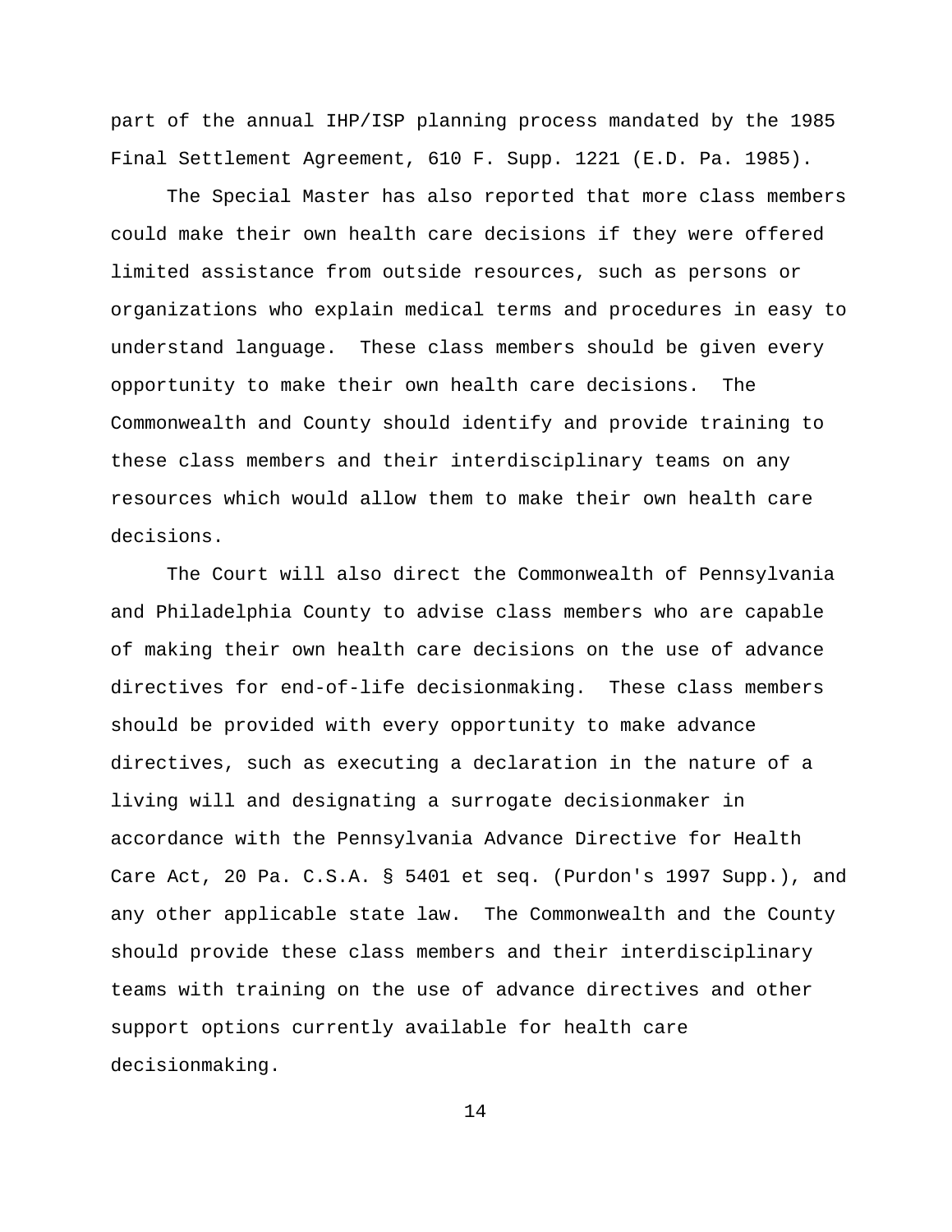Unlike class members who can make their own health care decisions, for whom supports are currently available but underutilized, class members who cannot make their own health care decisions face greater challenges. The Pennsylvania Mental Health and Mental Retardation Act of 1966 permits directors of facilities where persons with mental retardation reside to authorize medical treatment in limited situations. 50 P.S. § 4417(c) (Purdon's 1969). This law is supplemented by a 1990 Commonwealth advisory on decisionmaking for persons with mental retardation, entitled "Mental Retardation Bulletin #00-90-02, Substitute Decision Making for Medical Treatment." According to the Special Master, however, many directors of facilities strictly construe these rules for fear of liability, and treatment is sometimes delayed or withheld.

The Commonwealth of Pennsylvania has agreed to review, clarify, and revise its current policy on substitute decisionmaking for persons with mental retardation. In response to the Special Master's report, the Commonwealth has stated that it wants to develop a statewide policy for all persons with mental retardation living in residential facilities whether or not they are members of the Pennhurst class. The Commonwealth has advised the Court that it is currently preparing a draft of a revised health care policy which clarifies the authority of directors of facilities to make health care decisions. The Commonwealth has also indicated that it would like to provide a mechanism whereby directors of facilities are authorized, subject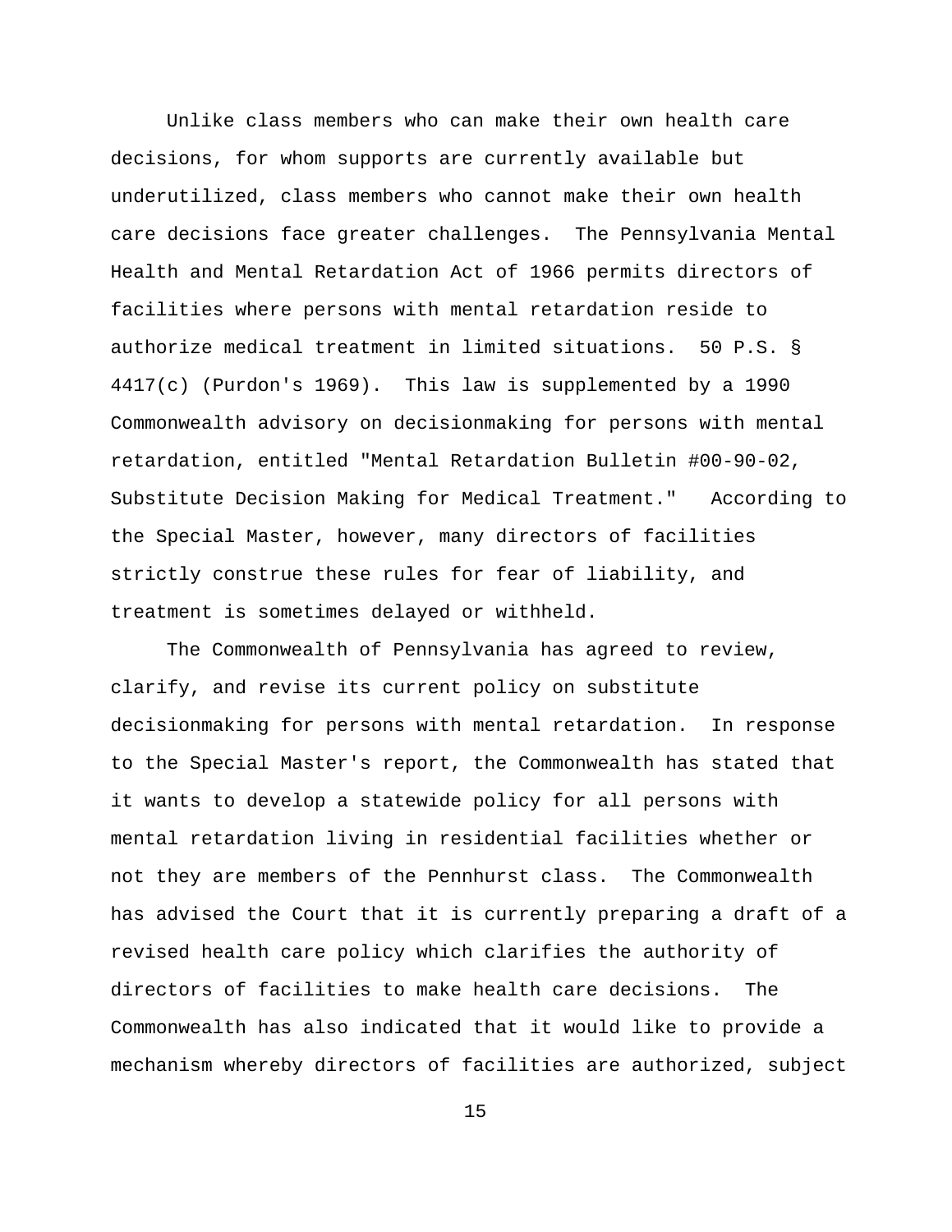to review by the appropriate officials, to make decisions regarding emergency medical treatment. These changes will require administrative efforts.

Because the Court's jurisdiction is limited to members of the Pennhurst class, the Court will request the Commonwealth of Pennsylvania to make every effort to see that a revised statewide policy on substitute decisionmaking is approved and promulgated as expediently as possible. In doing so, the Commonwealth should endeavor to establish mechanisms permitting interdisciplinary team members to designate surrogate decisionmakers for class members who cannot make their own health care decisions. Philadelphia County should ensure that any statewide policy on substitute decisionmaking for people with mental retardation is implemented on behalf of the Philadelphia Pennhurst class.

However, the Court believes that the Commonwealth of Pennsylvania and Philadelphia County should not wait until the Commonwealth revises state policy to provide decisionmaking supports to Pennhurst class members who have not made advance directives. The absence of competent decisionmakers who have been identified in advance often delays or contravenes effective health care for these class members. This is contrary to the medical needs of the Pennhurst class and contrary to the public policy of the Commonwealth. The Pennsylvania Legislature has found that "[t]he application of some procedures to an individual suffering a difficult and uncomfortable process of dying may cause loss of patient dignity and secure only continuation of a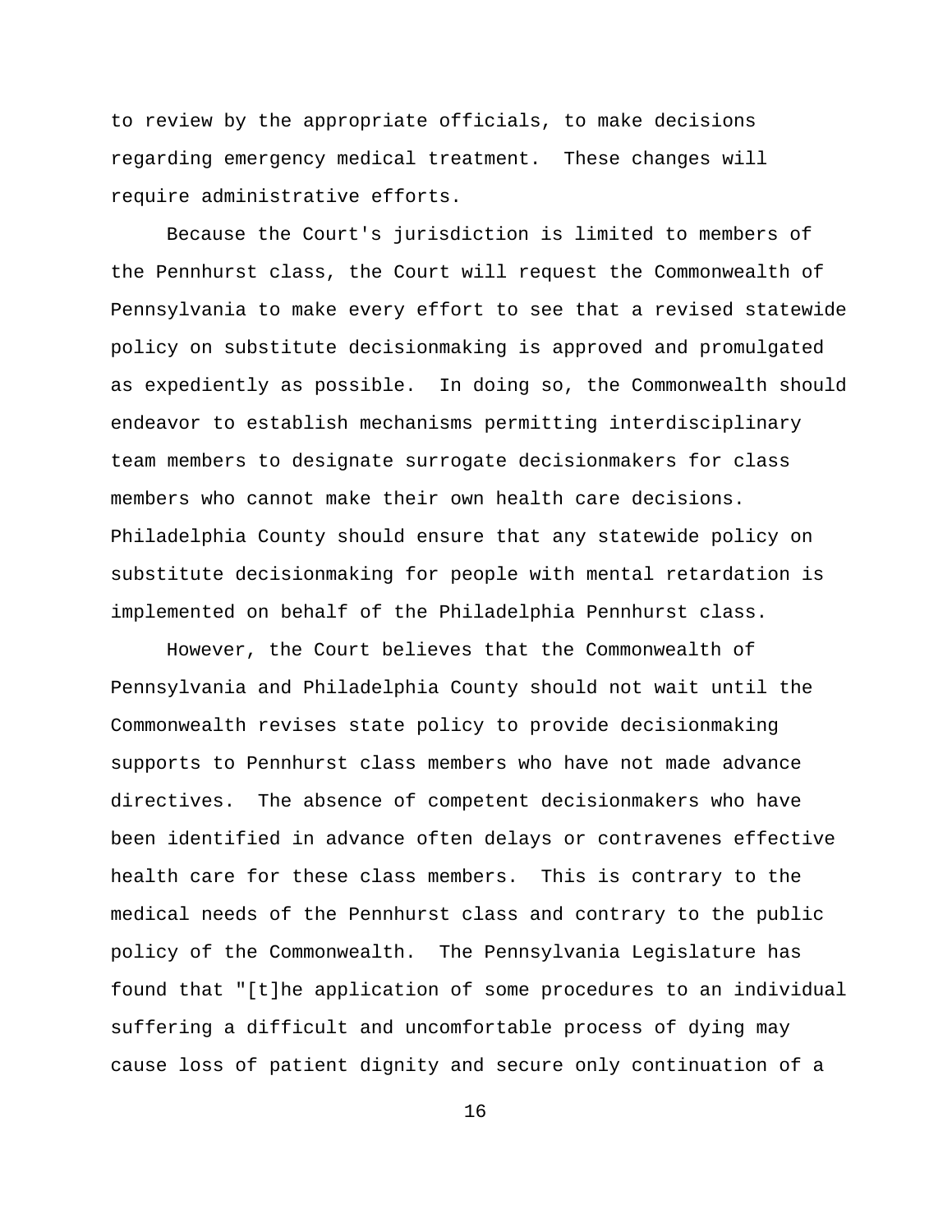precarious and burdensome prolongation of life." 20 Pa C.S.A. § 5402(a).

A recent decision of the Pennsylvania Supreme Court permits close relatives of persons who have not made advance directives to act as surrogate decisionmakers. In Re Fiori, 673 A.2d 905 (Pa. 1996). The Supreme Court held that a close family member, with the written consent of two physicians but without court approval, could authorize the termination of life-sustaining treatment for a person who was not capable of making medical decisions and had not made advance directives pertaining to life sustaining measures.

In re Fiori provides a valuable framework for creating a decisionmaking process for Pennhurst class members who are not capable of making their own health care decisions or have not made advance directives. First, the Pennsylvania Supreme Court ruled in In re Fiori that close family members are well-suited to serve as substitute decisionmakers. The Supreme Court wrote: "Close family members are usually the most knowledgeable about the patient's preferences, goals, and values; they have an understanding of the nuances of our personality that set us apart as individuals." Id. at 912. The Special Master has advised the Court that health care providers generally permit a family member to authorize termination of life sustaining treatment for Pennhurst class members.

Nevertheless, the Special Master's report also reveals that health care providers will often accept authorization from a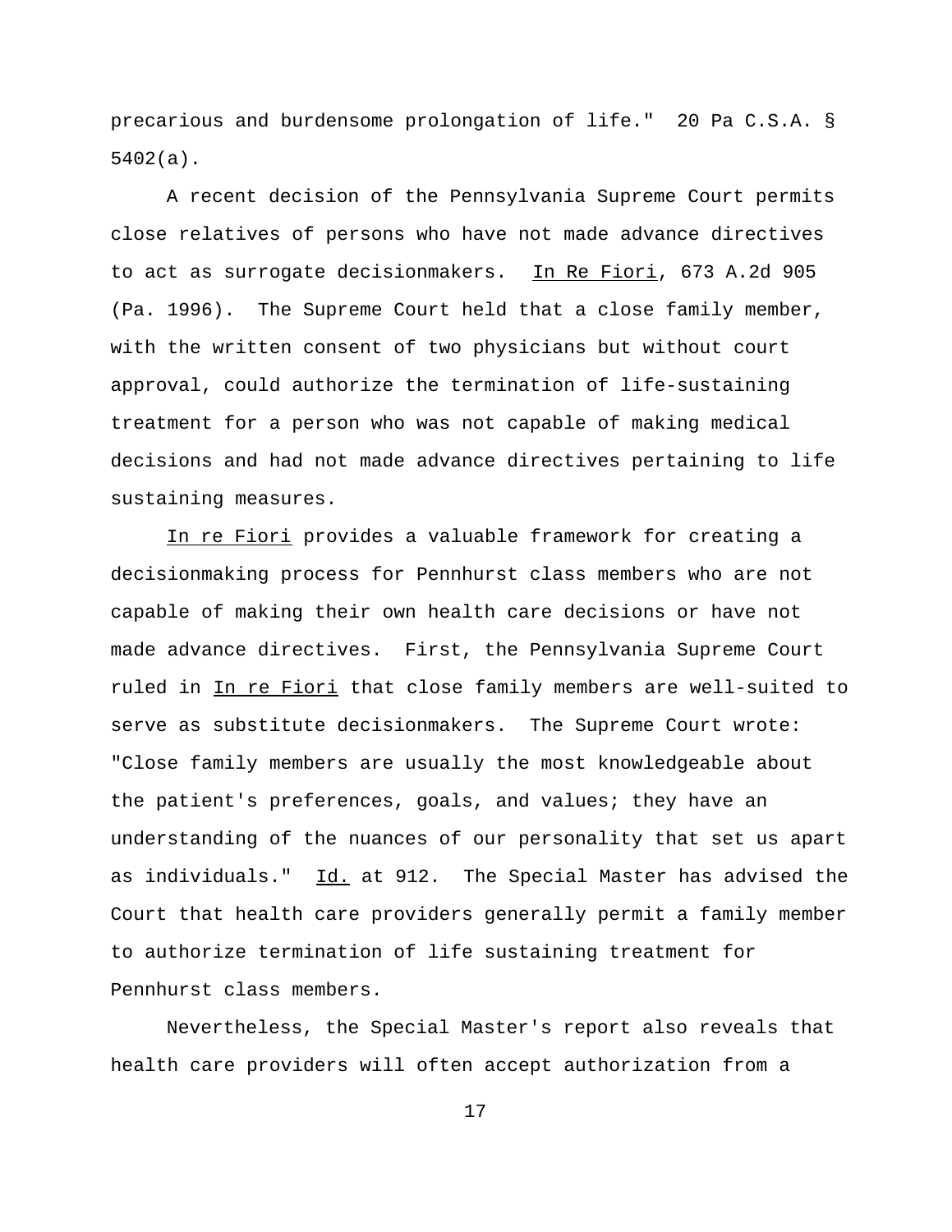family member, no matter how distant, rather than from the class member's interdisciplinary team. This practice appears to be contrary to the Supreme Court's ruling in In re Fiori. Members of the class member's interdisciplinary team will usually be more knowledgeable about the class member's preferences and more concerned with the class member's interests than a distant relative. This Court predicts that the Pennsylvania Supreme Court would permit interdisciplinary team members to designate a suitable individual to authorize the termination of lifesustaining treatment for persons with mental retardation who have not made advance directives and who lack involved family members to serve as surrogate decisionmakers. It would appear that no one is better qualified than the interdisciplinary team to designate a surrogate decisionmaker for class members who have not made advance directives. The role of a surrogate is to determine the intent and desire of the class member as to whether life-sustaining treatment should be continued or withdrawn.

Second, the Supreme Court in In re Fiori specifically rejected the Attorney General's contention that the judiciary must always be involved in decisions to terminate life-sustaining treatment for individuals who have not made advance directives. The Supreme Court stated that court approval or appointment of a guardian ad litem is not always required. In re Fiori, 673 A.2d at 913 & n.14. Quoting from Judge Beck's opinion in the Superior Court, the Supreme Court stated that the judiciary has no role to play: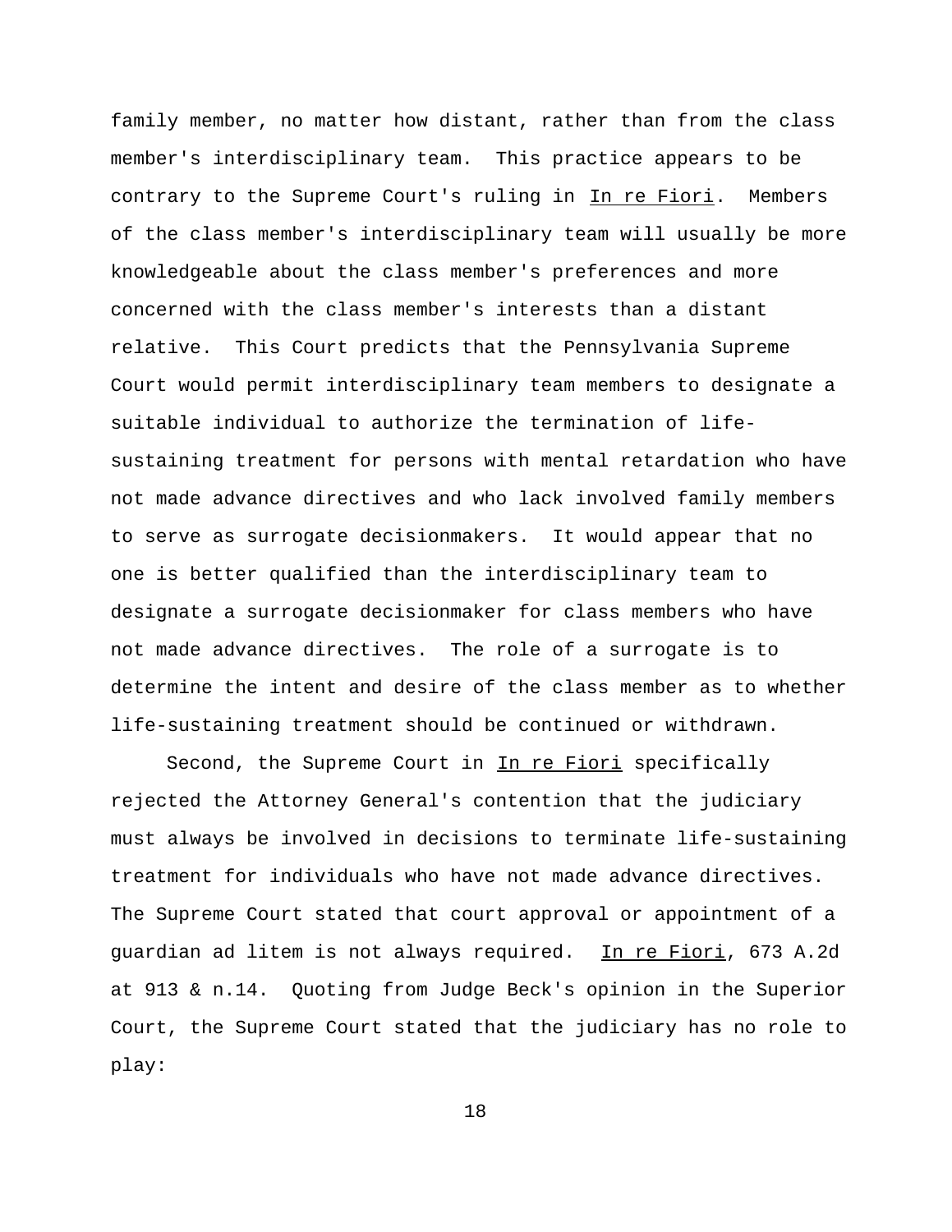where there is a loving family, willing and able to assess what the patient would have decided as to his or her treatment, all necessary medical confirmations are in hand, and no one rightfully interested in the patient's treatment disputes the family decision. (Citations omitted.) Those who disagree with this view and who favor court intervention in every case often cite the need for the court to protect the patient. Underlying this rationale is the philosophy that only courts can provide the necessary safeguards to assure protection of life. This is a narrow and unhealthy view. It violates the essential and traditional respect for family. It is yet another expansion of the idea that courts in our society are the repository of wisdom and the only institution available to protect human life and dignity.

Id. (quoting 652 A.2d 1350, 1358 (Pa. Super. 1995)).

The Court agrees with the Pennsylvania Supreme Court's reluctance for appointing guardians to authorize end-of-life treatment. Appointing a guardian can be a lengthy and expensive process, and may not always be in the best interests of Pennhurst class members. The Court will refrain from mandating a policy that requires the appointment of guardians.

As part of the annual IHP/ISP planning process of each Philadelphia Pennhurst class member who has not made an advance directive concerning the provision or withholding of lifesustaining treatment, or sooner if necessary, the Commonwealth of Pennsylvania and Philadelphia County shall require the interdisciplinary team to designate an involved family member to authorize end-of-life decisions. In the event an involved family member is not available, the interdisciplinary team may designate a person, not a member of the provider's staff, who has had a close personal relationship with the class member. In the event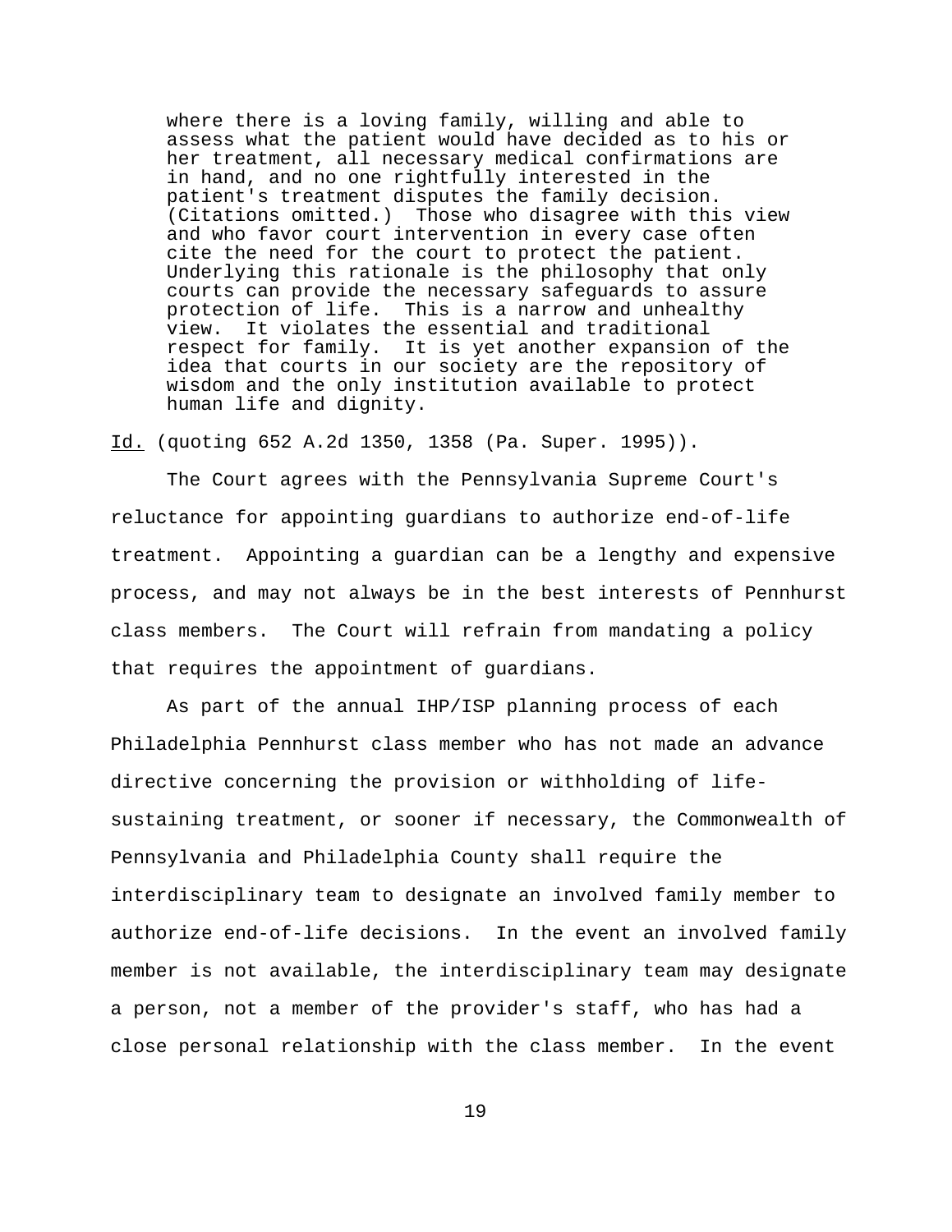neither an involved family member nor an individual who has had a close personal relationship with the class member is available, the interdisciplinary team may request a non-profit association such as the Pennsylvania ARC (Association for Retarded Citizens) to recommend one of its members to be designated.

### **CONCLUSION**

The Special Master and his staff should be commended for their comprehensive report highlighting the difficulties confronting Philadelphia Pennhurst class members in the area of health care decisionmaking. The Court has reviewed the Special Master's findings and recommendations and the parties responses thereto. For the foregoing reasons, the Court will request the Commonwealth of Pennsylvania to review and revise current state policy on substitute decisionmaking for persons with mental retardation. The Commonwealth should seek to provide a mechanism whereby interdisciplinary teams are permitted to designate surrogate decisionmakers to authorize medical treatment for persons who are not able to make their own health care decisions.

The Court will order the Commonwealth of Pennsylvania and Philadelphia County to identify each Pennhurst class member in Philadelphia who is capable of making his or her own health care decisions. These individuals should be advised of currently available resources to assist them with everyday health care decisions. They should also be provided with the opportunity to make advance directives, such as executing a declaration in the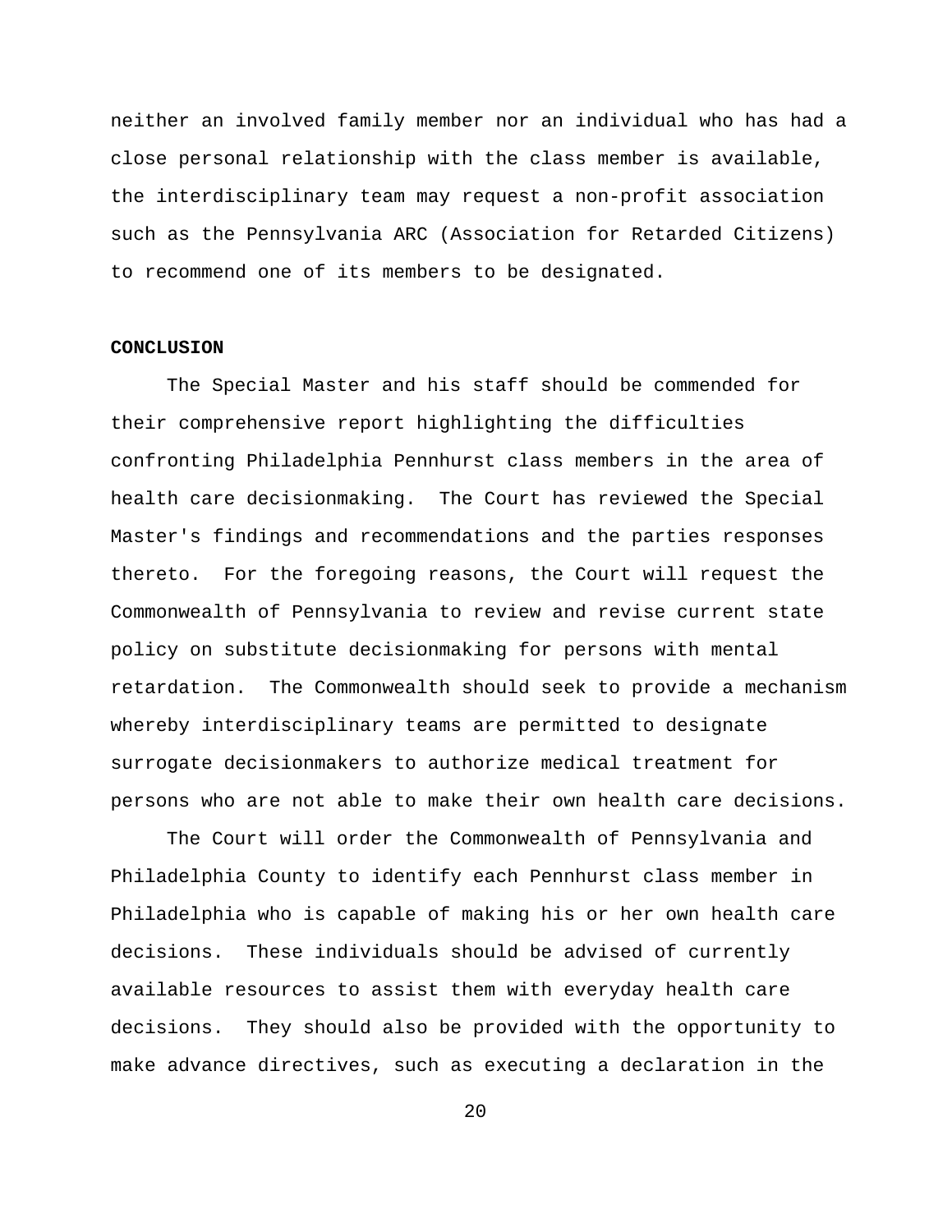nature of a living will and designating a surrogate decisionmaker for end-of-life treatment.

Finally, as part of the annual IHP/ISP planning process of each Philadelphia Pennhurst class member who has not made an advance directive concerning the provision or withholding of life-sustaining treatment, or sooner if necessary, the Commonwealth of Pennsylvania and Philadelphia County shall require the interdisciplinary team to designate an involved family member or other individual, as set forth above, to authorize end-of-life decisions.

An appropriate Order follows.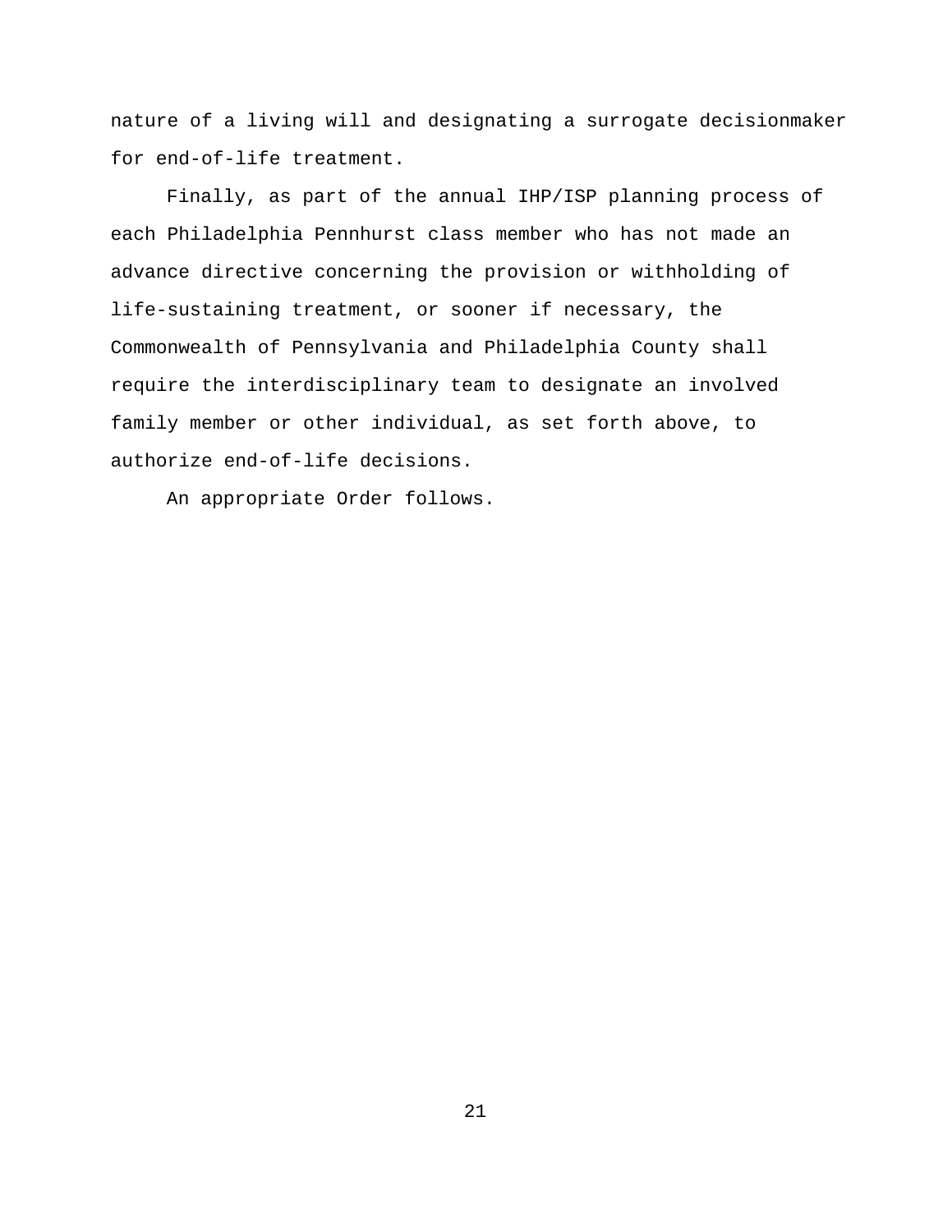### **IN THE UNITED STATES DISTRICT COURT FOR THE EASTERN DISTRICT OF PENNSYLVANIA**

 $\vert$ 

 $\vert$  $\overline{\phantom{a}}$ 

TERRI LEE HALDERMAN, et al.,  $\qquad \qquad$  CIVIL ACTION

 $\mathbf v$ .

| NO. 74-1345

PENNHURST STATE SCHOOL AND | HOSPITAL, et al. |

#### **ORDER**

AND NOW, this 23rd day of December, 1997; for the reasons set forth in the Court's Memorandum of this date; the Court requests the Commonwealth of Pennsylvania to continue its efforts to clarify Mental Retardation Bulletin #00-90-02 on "Substitute Decision Making for Medical Treatment," and circulate any changes for comment and promulgation as expediently as possible; and

**IT IS ORDERED:** The Commonwealth of Pennsylvania and Philadelphia County shall identify members of the Philadelphia Pennhurst class who are capable of making health care decisions on their own or with limited assistance from other resources. As part of the annual IHP/ISP planning process, the Commonwealth of Pennsylvania and Philadelphia County shall take affirmative steps to:

1. advise and train these class members and members of their interdisciplinary teams on any resources which are currently available to provide assistance with health care decisions, such as explaining medical terms and procedures in easy to understand language.

2. advise and train these class members and members of